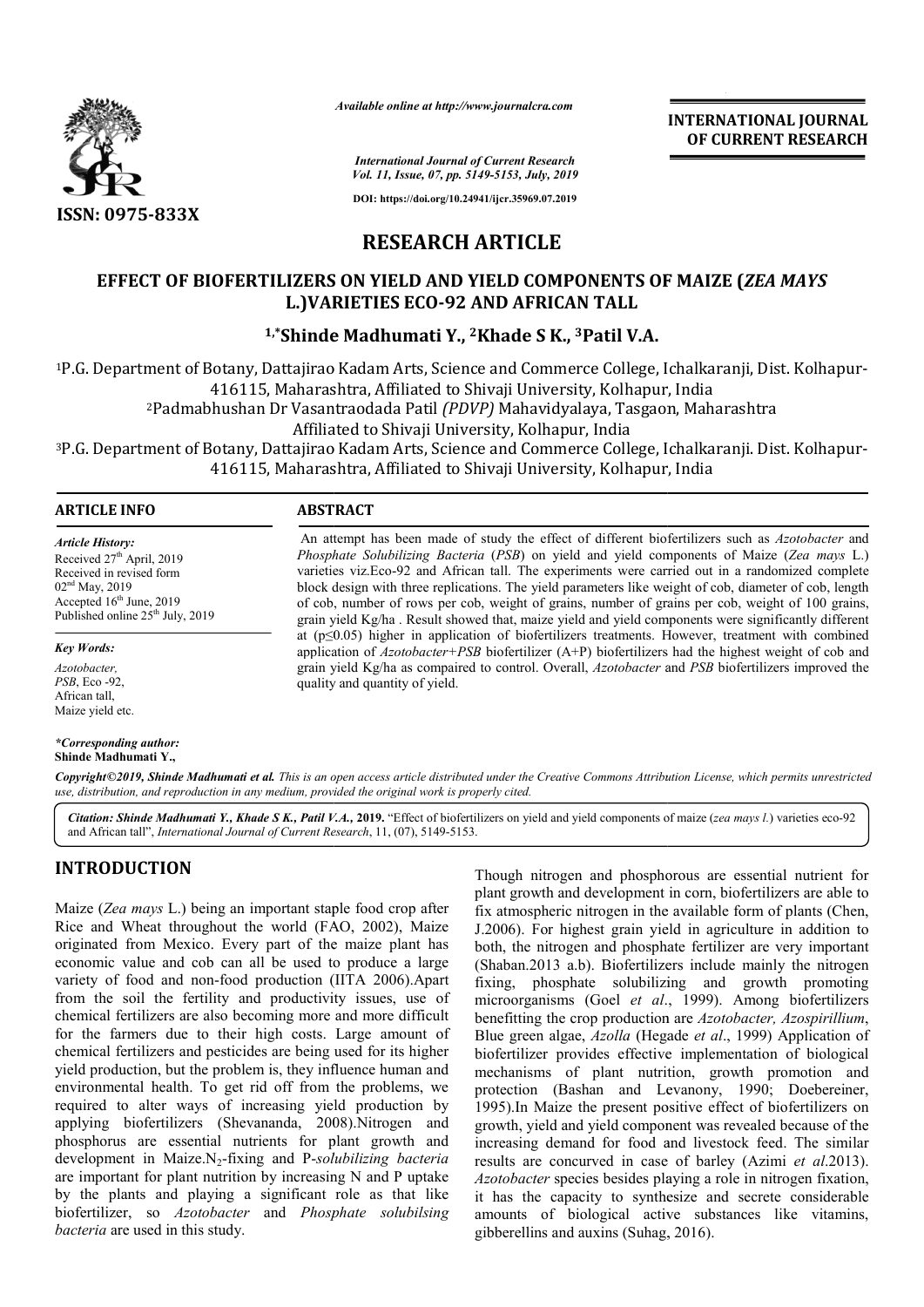Nitrogen is the most critical element of plant growth and plays a key role in many metabolic and physiological functions (Balasubramaniyan and Palaniappan, 2001) .Biological fertilizers are obviously an important part of a sustainable agricultural system, they The present study was undertaken to assess the effect of liquid biofertilizer different levels (doses) on growth and yield of two maize cultivars and to determine the optimum level suitable for improving maize production. According to Beyranvand *et al* 2013 them nitrogen and phosphate biofertilizers increase in the yield components like plant height, cob weight, and cob length, number of grain per cob and grain yield.

### **MATERIALS AND METHODS**

To evaluate effect of biofertilizers (*Azotobacter* and *Phosphate Solubilizing Bacteria*) on yield and yield components two maize (*Zea mays* L.) varieties Eco-92 and African tall are selected.

**Experimental site:** The field experiment were conducted at the Experimental farm Belanki (Santoshwadi Lat.  $16^050'42''N$ , Long.74<sup>0</sup>51'54" E), Dist.Sangli.

**Land Preparation, experimental design:** The land was ploughed twice with bullock drawn mould board plough followed by harrowing using cultivator and the entire plot was leveled with leveler. A rectangular plot having uniform fertility and even topography was selected for conducting the field experiment and individual plots were made manually as per experimental plan. Pre-sowing irrigation was given 10 days before the land preparation. The land was prepared to good tilth and leveled uniform before sowing. The two maize cultivars were considered as main plots and the three levels of biofertilizers as sub-plots.

**Treatments :** *Azotobacter* biofertilizer considered as 'A'.PSB biofertilizer considered as 'P' and collective application was considered as 'A+P' arranged respectively as in the form. Characters using a split plot based on a randomized complete block design with three replications.

**Fertilizer applications:** The treatment of bio-fertilizer levels were corresponding to  $(TA_1)$ ,  $(TA_2)$ ,  $(TA_3)$ ,  $(TP_1)$ ,  $(TP_2)$ ,  $(TP_3)$ and  $(TA+P_1)$ ,  $(TA+P_2)$ ,  $(TA+P_3)$  respectively.

**Seed and Sowing:** Before sowing of crop, furrows were opened at 60 cm interval with the help of hand hoe. Two seeds were dibbled at 30 cm spacing on 22<sup>nd</sup> May 2015. Advised nutrients and microbial inoculants were applied separately at the base of row and covered with soil.

**Thinning:** A week after emergence, seedlings were thinned to control two plants per hill. Final thinning was appeared two weeks after the emergence to maintain only one healthy seedling per hill.

**Weeding:** Hand weeding was done at 30 days after sowing and one time planting by chipkunte was carried at 20 days after sowing to keep all the plots systematic weed release throughout the crop growth period. Earthing up of soil was also made at 30 days after sowing to have good support and aeration to the plant roots.

**Irrigation:** Protective irrigation was supplied to the crop. Proper care was taken to keep away from movement of fertilizers from one plot to another during irrigation. All plots were irrigated immediately after sowing for uniform germination. Further irrigation was given at 5 days interval during crop growth. Irrigation was stopped one week earlier to harvest of the crop.

**Harvesting and threshing:** The crop was harvested when the cobs became green stage and plants showed physiological maturity. First, the cobs were removed from the standing crop and stover was harvested later. The harvested cobs were kept in separate gunny bags for each plot and dried in sun before shelling. After shelling the grains were dried in the sun to bring the moisture content 15% and then the final weights were recorded. Five plants were randomly selected in each net plot area for recording yield attributing parameters. The crop in the net plot was harvested and threshed separately. The stover was also bundled separately for each plot and dried thoroughly in the sun before taking the final weight. Grain and straw were sun dried and weight was recorded as per treatment and converted to yield in kg per hectare.

**Measurements and data gathering:** All plant growth observations were recorded treatment wise in the net plot area at monthly interval, starting from 30 days after sowing to till harvest. Five plants were tagged at random in each plot and observations were recorded. The crop in the net plot was harvested and threshed separately .10 plants were randomly selected to each plot area for recording yield attributing parameters .At harvest, the following characters were measured included: Plant height (cm), cob diameter (cm), Cob length (cm), Number of rows cob per plant, Number of rows cob, Number grains per cob, 100-grain weight (g) and Grain yield  $(kg ha<sup>-1</sup>)$ .

**Statistical analysis:** The collected data was statistically analyzed separately according to the analysis of variance (ANOVA) by and Duncan's Multiple Range Test (DMRT) used to determine the level of significance at  $p \le 0.05$  with SPSS excels software.

### **RESULTS**

**Cob length and Diameter:** The Analysis of variance showed that, the effect of *Azotobacter, PSB* and interaction between them on cob length and diameters were significant. The comparison of the mean values of the cob length and diameter for interaction between different biofertilizers showed that combine treatment of *Azotobacter* and *PSB* (TA+TP1),  $(TA+TP<sub>2</sub>)$ ,  $(TA+TP<sub>3</sub>)$  had the highest length and diameter as compared to control in variety Eco 92 and African tall(Table 1 and 2).

**Number of row per cob:** The effect of biofertilizer *Azotobacter* and *phosphate solubilizing bacteria* on number of row per cob were significant. The comparison of the mean values of African tall and in Eco 92 number of rows per cob for  $(TA_3)$ ,  $(TA+TP_2)$ ,  $(TA+TP_3)$  treatment showed that, the highest number of row per cob  $(16.3)$ , $(16.0)$  and control treatment had lowest number of row per cob (11.33),(16.33) and the differences were significant. The combined biofertilizer treatment had the highest number of row per cob as compared to control (Table 1 and 2).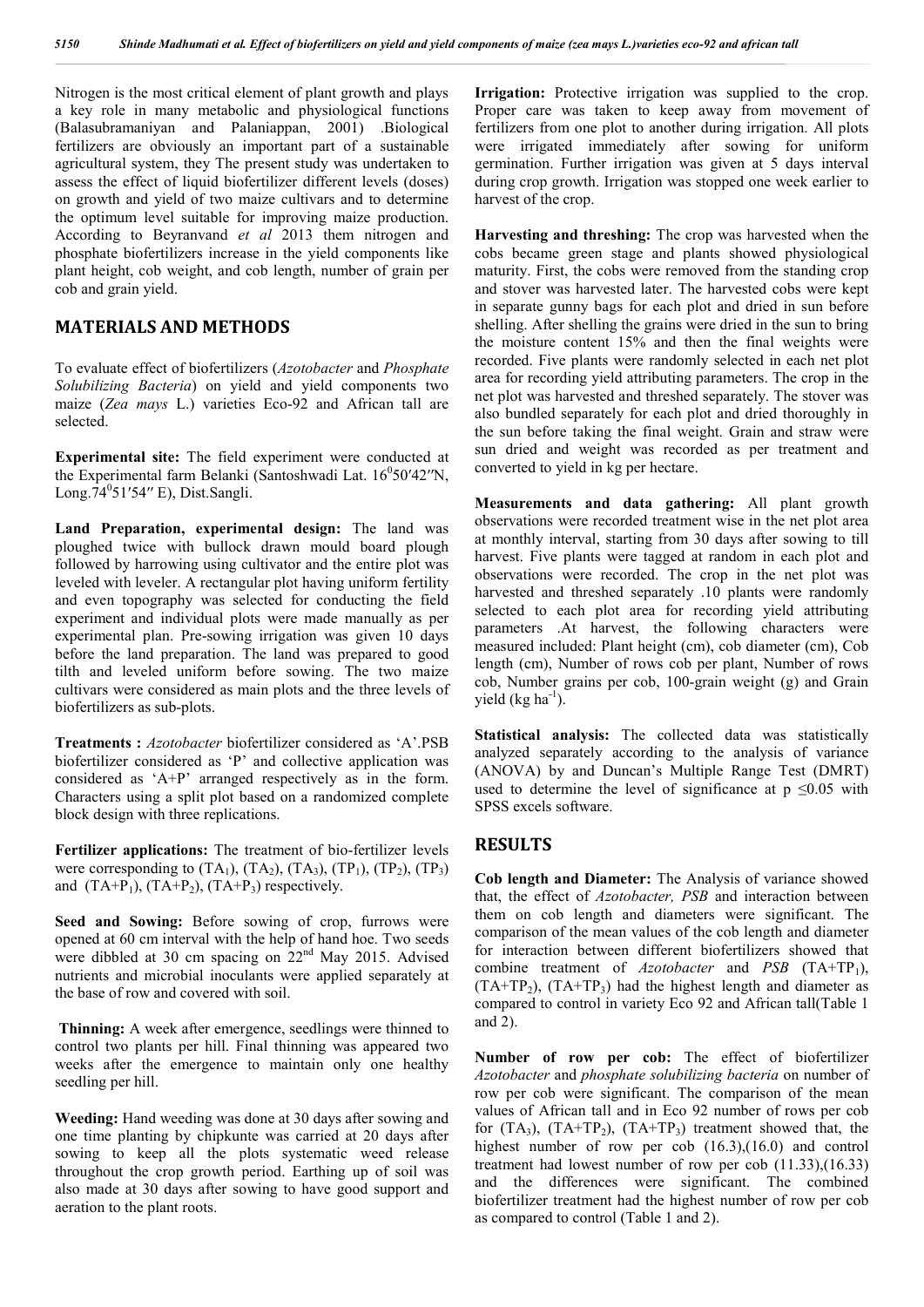| Sr.n     | Freatments         | No. of cob/Plant | Diameter of       | Length of cob      | Horizontal cob lines | Vertical cob lines | No.           | Cob weight | Weight of grains | 100 grain weight | Grain vield |
|----------|--------------------|------------------|-------------------|--------------------|----------------------|--------------------|---------------|------------|------------------|------------------|-------------|
| $\Omega$ |                    |                  | cob               |                    | /cob                 | /cob               | of grain /cob |            | /ear             |                  | kg/ha       |
|          | Control            |                  | 3.50e             | 14.67e             | 32.00e               | 11.33e             | 320e          | 179.10e    | 107.69e          | 28.68e           | 1486e       |
|          | $TA_1$             |                  | 4.37 <sub>b</sub> | 16.00c             | 38.67c               | 15.33b             | 521 b         | 271.32b    | 167.59b          | 44.43b           | 17876b      |
|          | $T(A_2)$           |                  | 4.53 <sub>b</sub> | 16.27 <sub>b</sub> | 38.67c               | 15.33b             | 529b          | 270.18b    | 166.62b          | 45.02b           | 17773b      |
|          | $TA_3$             |                  | 4.57b             | 16.17b             | 39.33b               | 15.67b             | 541a          | 278.87b    | 182.27b          | 42.31c           | 19373a      |
|          | $\mathrm{TP}_1$    |                  | 4.10 <sub>d</sub> | 16.00c             | 35.53d               | 13.33d             | 438c          | 223.24d    | 128.15d          | 39.03d           | 13669d      |
|          | (TP <sub>2</sub> ) |                  | 4.17c             | 15.80d             | 34.67d               | 13.33e             | 382d          | 223.43d    | 137.30d          | 38.45d           | 14644c      |
| 6        | $TP_3$             |                  | 4.13c             | 16.00c             | 36.00d               | 14.00c             | 394d          | 233.87c    | 143.87c          | 44.83b           | 15345c      |
|          | $(TA+TP_1)$        |                  | 4.97a             | 17.33a             | 39.67b               | 15.67b             | 550a          | 304.17a    | 190.82a          | 48.39a           | 20353a      |
|          | $(TA+TP2)$         |                  | 4.97a             | 17.33a             | 40.67a               | 16.00a             | 547a          | 301.05a    | 192.50a          | 48.05a           | 20527a      |
|          | $(TA+TP_3)$        |                  | 4.93a             | 17.33a             | 40.33a               | 16.00a             | 557a          | 303.89a    | 192.30a          | 48.46a           | 20509a      |

#### **Table 1. Effect of Biofertilizers on yield and yield components of Maize (***Zea mays* **L.) Variety African tall**

## **Table 2. Effect of Biofertilizers on yield and yield components of Maize (Zea mays L.) Variety Eco-92**

| Sr.no | Treatments      | No. of cob/Plant | Diameter of cob   | Length of cob      | Horizontal cob lines/cob | Vertical cob lines/cob | No.of grain /ear | Cob weight | Weight of grains/cob | 100 grain weight | Grain vield kg/ha |
|-------|-----------------|------------------|-------------------|--------------------|--------------------------|------------------------|------------------|------------|----------------------|------------------|-------------------|
|       | Control         |                  | 3.93e             | 15.13e             | 35.67e                   | 13.33e                 | 489e             | 218.49e    | 137.20e              | 19.09e           | 14279e            |
|       | $TA_1$          |                  | 4.37d             | 16.17 <sub>b</sub> | 39.00a                   | 16.33 <sub>b</sub>     | 615b             | 282.58b    | 169.44c              | 33.44c           | 18073c            |
|       | $f(A_2)$        |                  | 4.73c             | 16.17 <sub>b</sub> | 38.00b                   | 16.00c                 | 621b             | 279.85b    | 185.89b              | 33.94c           | 19828b            |
|       | $TA_3)$         |                  | 4.77c             | 16.00c             | 39.33a                   | 16.33 <sub>b</sub>     | 623 <sub>b</sub> | 272.89c    | 193.86a              | 33.91c           | 20677a            |
|       | $TP_1$          |                  | 4.37d             | 16.00c             | 36.67c                   | 14.67d                 | 559d             | 245.18d    | 164.38c              | 30.26d           | 17524c            |
|       | TP <sub>2</sub> |                  | 4.37d             | 15.60d             | 36.00d                   | 16.00c                 | 536d             | 244.95d    | 156.46d              | 30.13d           | 16689c            |
|       | $TP_3$          |                  | 4.40d             | 16.03c             | 36.67c                   | 16.00c                 | 521d             | 245.32d    | 146.11e              | 30.48d           | 15691d            |
|       | $TA+TP_1$       |                  | 4.83 <sub>b</sub> | 17.07a             | 40.67a                   | 16.33a                 | 623 <sub>b</sub> | 294.70a    | 177.29c              | 39.08b           | 18911d            |
|       | $TA+TP2$        |                  | 4.87b             | 17.00a             | 39.00a                   | 16.33a                 | 650a             | 307.04a    | 193.36a              | 39.30b           | 20624a            |
|       | $TA+TP_3$       |                  | 5.10a             | 17.17a             | 39.67a                   | 16.33a                 | 668a             | 308.86a    | 191.40a              | 39.99a           | 20415a            |

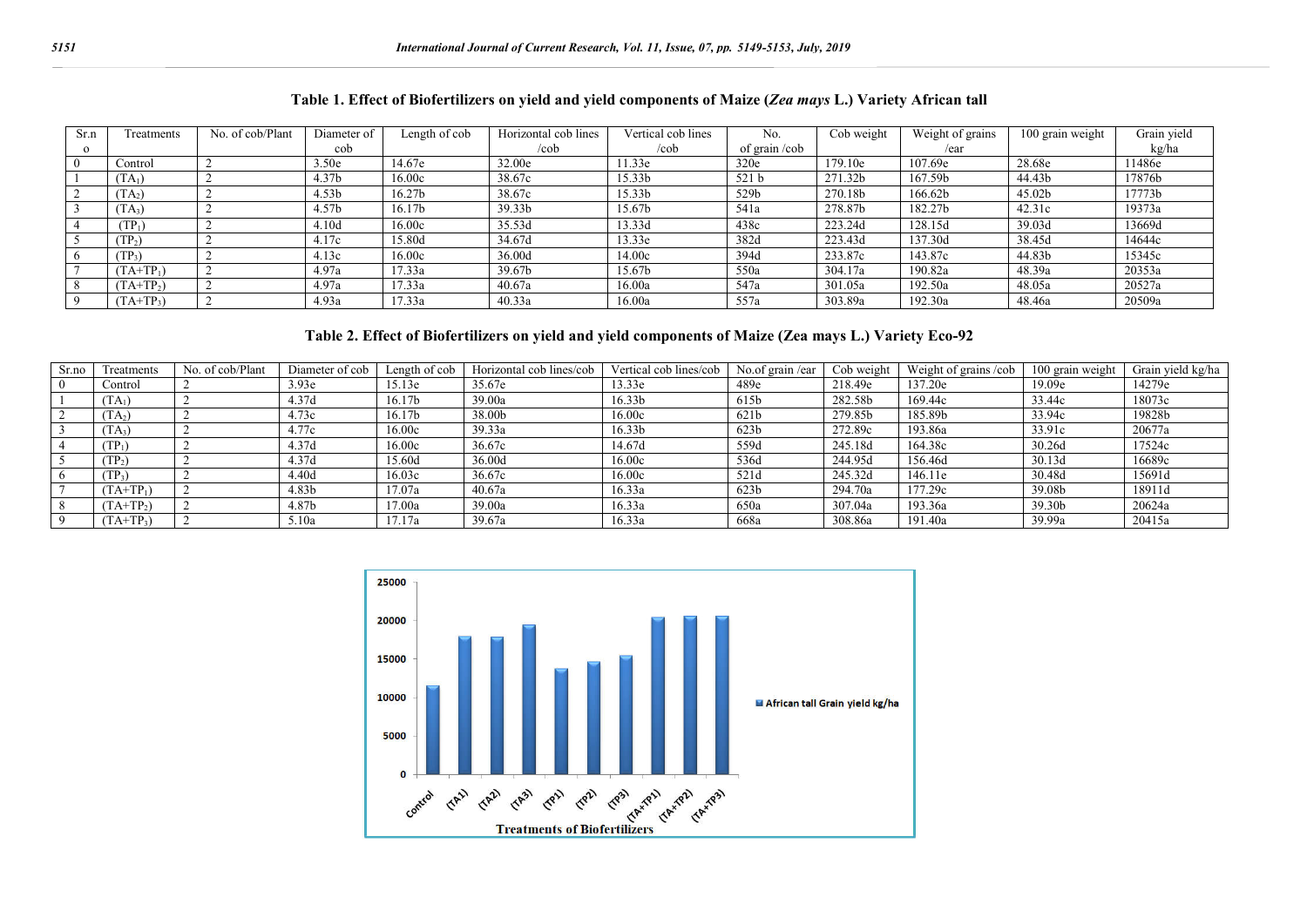

**Cob weight:** Results showed that, the effect of *Azotobacter*  and *Phosphate Solubilizing Bacteria* biofertilizers and interaction between them on cob weight was significant (Table 1 and 2). The comparison of the values of the cob weight for interaction between *Azotobacter* and *PSB* biofertilizers showed that,  $(TA+TP_1)$ ,  $(TA+TP_2)$ ,  $(TA+TP_3)$  treatment had the highest (308.8gm)cob weight and control had lowest cob weight( 218.4gm)The differences were significant (Table 1 and 2).

**Weight of 100 grains:** The effect of *Azotobacter* and *Phosphate Solubilizing Bacteria* biofertilizers and interaction between them on cob weight were significant. The comparison of the mean values showed that,  $(TA+TP_1)$ ,  $(TA+TP_2)$ ,  $(TA+TP_3)$  treatments had the highest (African tall =48.46gm), (Eco 92 =39.99gm) 100 grain weight and control (African tall=28.68gm)( Eco 92 =19.09gm) had lowest 100 grain weight and differences were significant.

**Grain yield:** The effect of *Azotobacter, Phosphate Solubilizing Bacteria* biofertilizers and interaction between them on grain yield were significant. The comparison of the values of the grain yield for interaction between *Azotobacter*  and *PSB* biofertilizers showed that, highest grain yield as compaired to control.

## **DISCUSSION**

According to the data of table 1 and2, the effect of *Azotobacter* and *phosphate solubilsing bacteria (PSB)* biofertilizers were evaluated positively, there were an increase in plant height, ear weight, and number of grain per ear, grain yield and biomass yield. Statistical analysis was performed on the effect of nitrogen and phosphate biofertilizer treatments on plant growth, corn yield in variety African tall and Eco-92.The means were compared according to Duncan multiple range test (DMRT).Maize grain and biomass yield increasing was reported with the biofertilizer application which account important benefit to the maize producers and maize production. It may be concluded that photosynthetic capacity of plants treated with phosphors-solubilizing microorganism's increases due to increased supply of phosphors nutrition. Seed weight also increases due to better transfer of photosynthetic substances. Use of these biofertilizers as environment friendly helps to reduce the much expensive chemical fertilizers. Phosphorus and nitrogen biofertilizers could help to increase the availability of accumulated phosphate (by solubilization) efficiency of biological nitrogen fixation and increase the

availability of Fe, Zn etc., through production of plant growth promoting substances. The research of various other studies has demonstrated that mixed treatments increase plant vegetative growth, resulting in increased yield in crops and legumes under farm conditions. The result showed that treatments of biofertilizers in the form of N-fixing *Azotobacter*  and *phosphate solubilsing bacteria (PSB)* enhanced increase yield with positive effects on measured plant height ,number of cob, diameter of cob, cob weight, grain yield. Given the significant enhancement in growth and yield of maize taking place mainly N-fixing *Azotobacter* and *phosphate solubilsing bacteria (PSB)* under environmental condition, the mechanism for this beneficial effect could be due to more balanced nutrition and improved absorption of nitrogen and other nutrients by the corn. Interaction between N and P showed that the comparison of the values of the grain yield for interaction between *Azotobacter* and *PSB* biofertilizers showed that, highest grain yield as compaired to control and differences were significant. In the final results of this study revealed that, the application of nitrogen and *phosphate solubilsing bacteria* (*PSB*) biofertilizers increased yield and yield components of maize under environmental condition.

### **Conclusion**

It is concluded that, the treatment of biofertilizer increase the yield and yield components more effectively than the control. The use of biofertilizer influenced the Maize variety Eco-92 and African tall positively. Biofertilizer as a source in agricultural production, decreases environmental pollution and leads to economic savings for farmers.

#### **Acknowledgement**

The authors are grateful The Director Research and Production Eco Agriseeds Pvt.Ltd. Shri Krishna nagar, Medchal, R.R.Dist.-Hyderabad-501 401 and The Mahatma Phule Krishi Vidyapeeth, (MPKV) Rahuri for providing seed and biofertilizer for this study. Thanks are also due to the principal D.K.A.S.C.College, Ichalkaranji for laboratory facilities

## **REFERENCES**

Adebooye O.C., S.O.Ajadi and A.B.Fagbohun,2006. 'An accurate Mathematical Formula for Estimating Plant Population in a Four Dimensional Field of Sole Crop'. *Journal of Agronomy*5 (2):289-292.